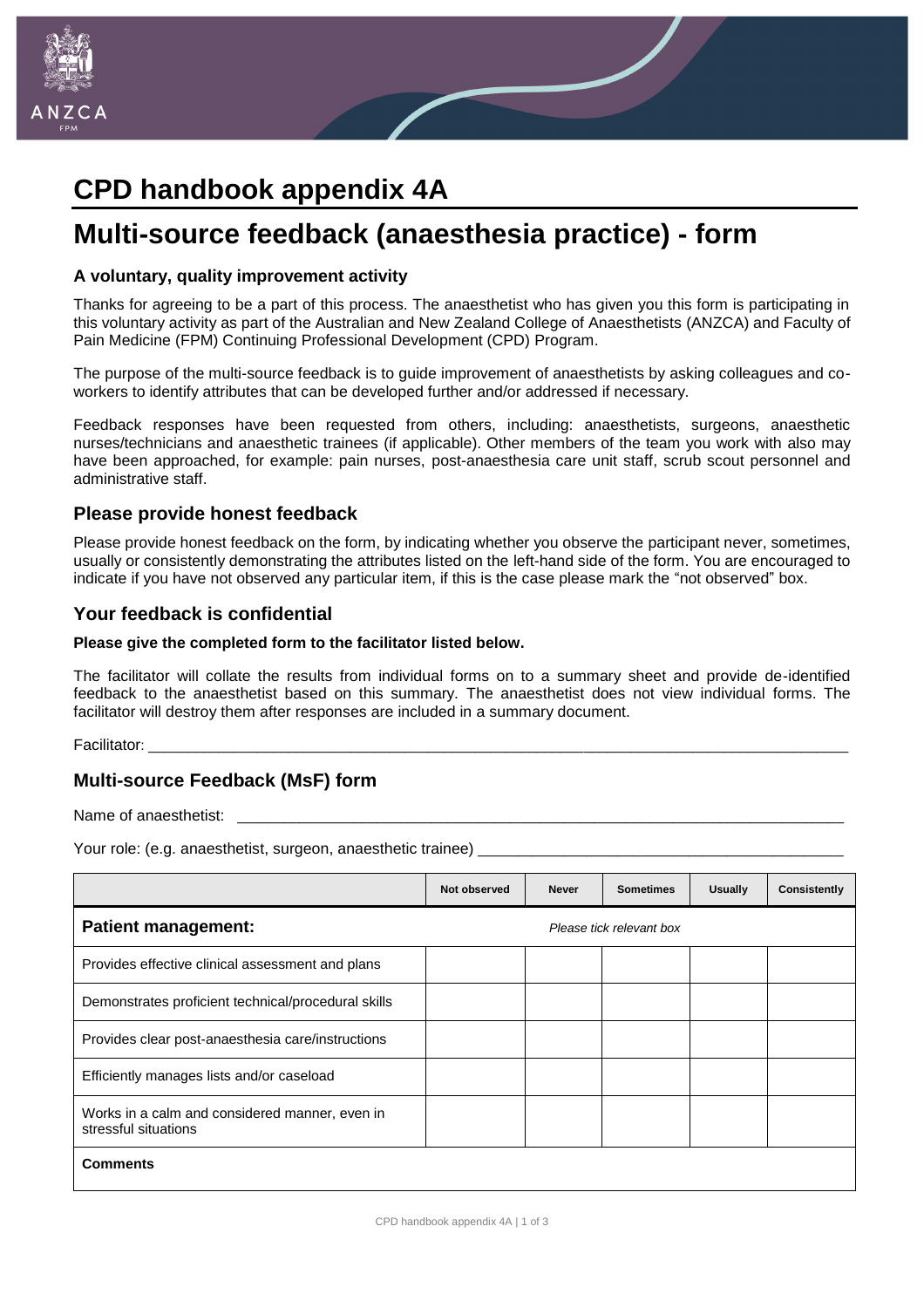|                                                                            | Not observed             | <b>Never</b> | <b>Sometimes</b>         | <b>Usually</b> | <b>Consistently</b> |  |  |
|----------------------------------------------------------------------------|--------------------------|--------------|--------------------------|----------------|---------------------|--|--|
| <b>Communication and teamwork:</b>                                         | Please tick relevant box |              |                          |                |                     |  |  |
| Communicates effectively with patients and family or<br>carers             |                          |              |                          |                |                     |  |  |
| Communicates effectively with colleagues and other<br>health professionals |                          |              |                          |                |                     |  |  |
| Clearly documents assessment and management<br>plans                       |                          |              |                          |                |                     |  |  |
| Provides relevant and clear clinical handovers                             |                          |              |                          |                |                     |  |  |
| Recognises and respects the contribution of other<br>team members          |                          |              |                          |                |                     |  |  |
| Participates in team aspects of care                                       |                          |              |                          |                |                     |  |  |
| Leads the team when circumstances require                                  |                          |              |                          |                |                     |  |  |
| Advocacy and professional attributes:                                      |                          |              | Please tick relevant box |                |                     |  |  |
| Shows respect for patient privacy and dignity                              |                          |              |                          |                |                     |  |  |
| Advocates for management options in the best<br>interests of the patient   |                          |              |                          |                |                     |  |  |
| Recognises and manages the limits of his/her<br>experience and expertise   |                          |              |                          |                |                     |  |  |
| Recognises and manages conflict                                            |                          |              |                          |                |                     |  |  |
| Acts in an ethical manner                                                  |                          |              |                          |                |                     |  |  |
| Shows cultural awareness and sensitivity                                   |                          |              |                          |                |                     |  |  |
| Is punctual and reliable                                                   |                          |              |                          |                |                     |  |  |
| Is contactable and responds appropriately when<br>needed                   |                          |              |                          |                |                     |  |  |
| <b>Comments</b>                                                            |                          |              |                          |                |                     |  |  |